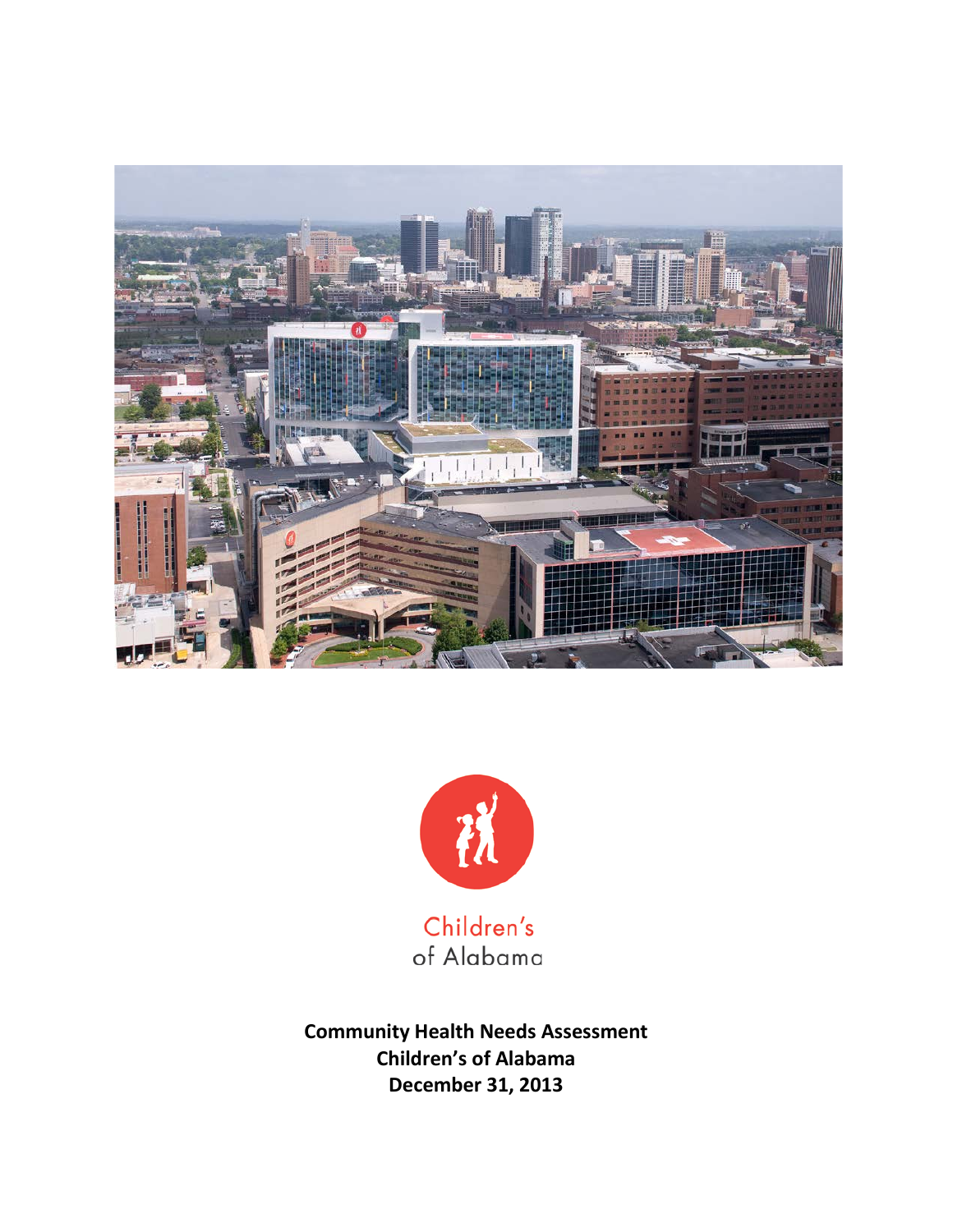

## **TABLE OF CONTENTS**

| <b>Executive Summary</b>                                         | $3 - 4$        |  |  |  |  |
|------------------------------------------------------------------|----------------|--|--|--|--|
| Report to the Community on the Community Health Needs Assessment | 5              |  |  |  |  |
| <b>Community Health Needs Assessment Purpose</b>                 |                |  |  |  |  |
| Defining the Children's of Alabama Community                     | 6              |  |  |  |  |
| Methods Used to Conduct Community Health Needs Assessment        | $\overline{ }$ |  |  |  |  |
| <b>Overview</b>                                                  |                |  |  |  |  |
| <b>Online Community Survey</b>                                   |                |  |  |  |  |
| <b>Interviews</b>                                                |                |  |  |  |  |
| <b>Secondary Data Sources and Analysis</b>                       |                |  |  |  |  |
| <b>Community Health Needs Assessment Results</b>                 | 9              |  |  |  |  |
| <b>Information and Resource Gaps</b>                             |                |  |  |  |  |
| <b>Prioritization and Implementation Planning</b>                | 11             |  |  |  |  |
| <b>Appendix A</b>                                                | 12             |  |  |  |  |
| <b>Appendix B</b>                                                | 13             |  |  |  |  |
| <b>Appendix C</b>                                                | 14             |  |  |  |  |
| <b>Appendix D</b>                                                | 16             |  |  |  |  |
| <b>Appendix E</b>                                                | 17             |  |  |  |  |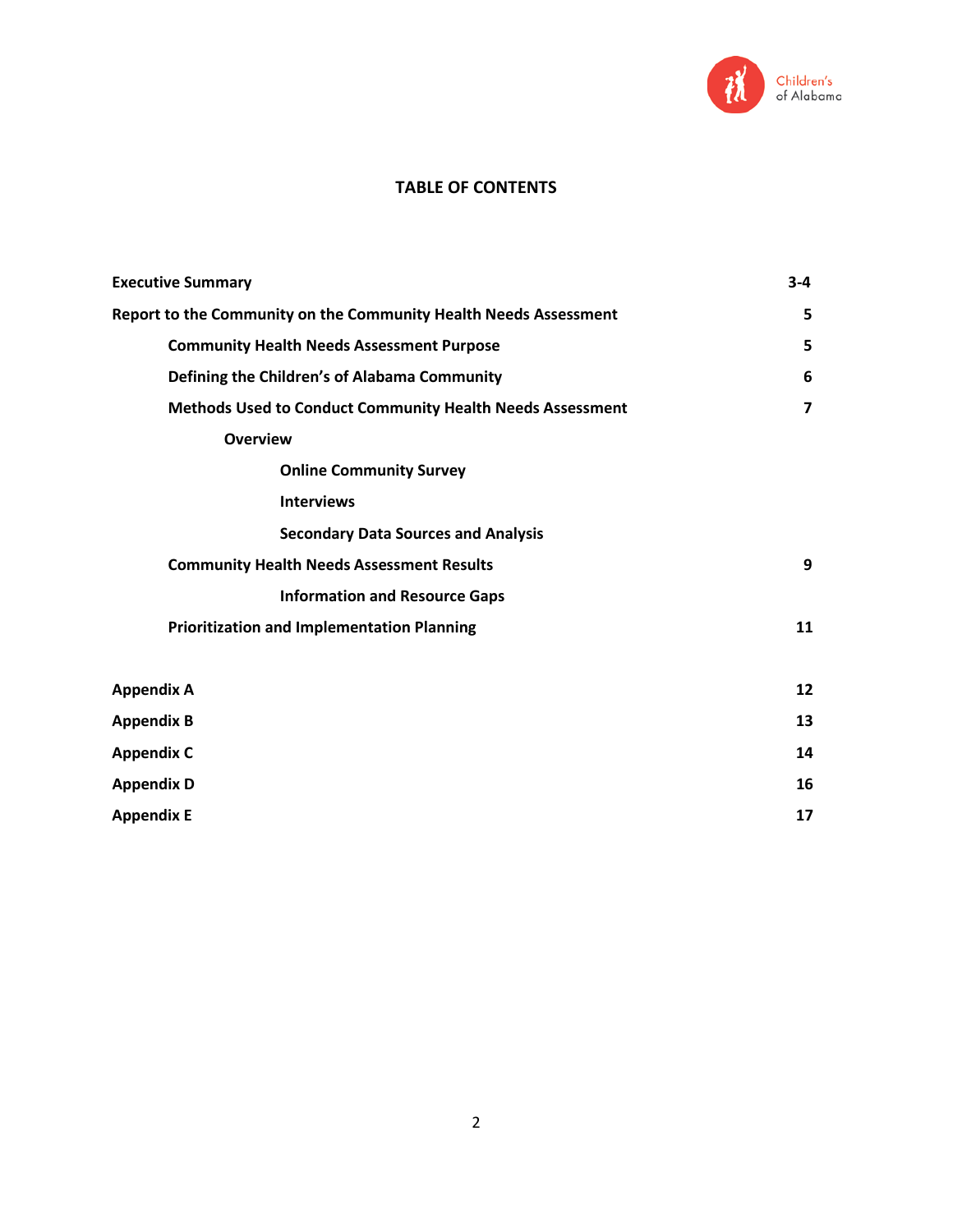

#### **EXECUTIVE SUMMARY**

## *Children's of Alabama's Historical and Significant Community Role*

Children's of Alabama (Children's) has provided specialized medical care for ill and injured children across the state and throughout the southeastern United States since 1911. Children's is ranked among the best children's hospital programs in the nation by US News & World Report. In 2012, Children's provided care for nearly 14,000 inpatients and more than 650,000 outpatient visits to patients from every county in Alabama and from 41 other states and four foreign countries. With more than 2 million square feet, it is the third largest pediatric medical facility in the nation. Children's offers inpatient and outpatient services across its Russell Campus on Birmingham's historic Southside with additional outpatient services provided at Children's South and Children's on 3rd. Primary care is provided at more than a dozen medical offices in communities across central and north Alabama. Children's of Alabama is the only medical center in Alabama dedicated solely to the care and treatment of children. It is a private, not-for-profit medical center that serves as the primary site of the University of Alabama at Birmingham (UAB) pediatric medicine, surgery, research and residency programs. In 2012, Children's moved much of its inpatient service into a new state of the art 760,000 square foot building, The Benjamin Russell Hospital for Children.

As a primary source of pediatric healthcare, Children's of Alabama (in affiliation with the University of Alabama in Birmingham Departments of Pediatrics and Surgery) serves children from all 67 Alabama counties and the region. In addition to traditional pediatric healthcare, Children's of Alabama boasts numerous programs designed to educate school health nurses, parents, and patients on a wide scope of conditions and illnesses, and safety. Since its inception more than fifty years ago, the Regional Poison Control Center has provided telephone medical intervention, as well as medical and public education on product safety.

Children's modifies and broadens its pediatric healthcare services as medicine advances and the regional demographics change. Over the last two decades, Children's incorporated primary care practices and remote subspecialty clinics into the system structure to meet changing needs. An example of meeting the changing demand is the addition of an International Adoption Clinic to prepare parents and families for the adoption of a child with medical issues. The payor mix reflects the changing Alabama economy, with approximately 56% of all patients enrolled in Medicaid. In 2012 Children's provided \$30.8 million in community benefit and financial assistance expense to advance pediatric care, treatment, training, and research for the Alabama community and beyond.

#### *Community Health Needs Assessment*

In 2011, to better support the health of children in its community and to comply with new federal regulations, Children's of Alabama engaged Dixon Hughes Goodman, LLP to assist in identifying Children's primary area, primary population (children ages 0-19), and conducting a community health needs assessment to identify health concerns for children. The community health needs assessment focuses on Children's primary geographical service area (Bibb, Blount, Chilton, Jefferson, St. Clair,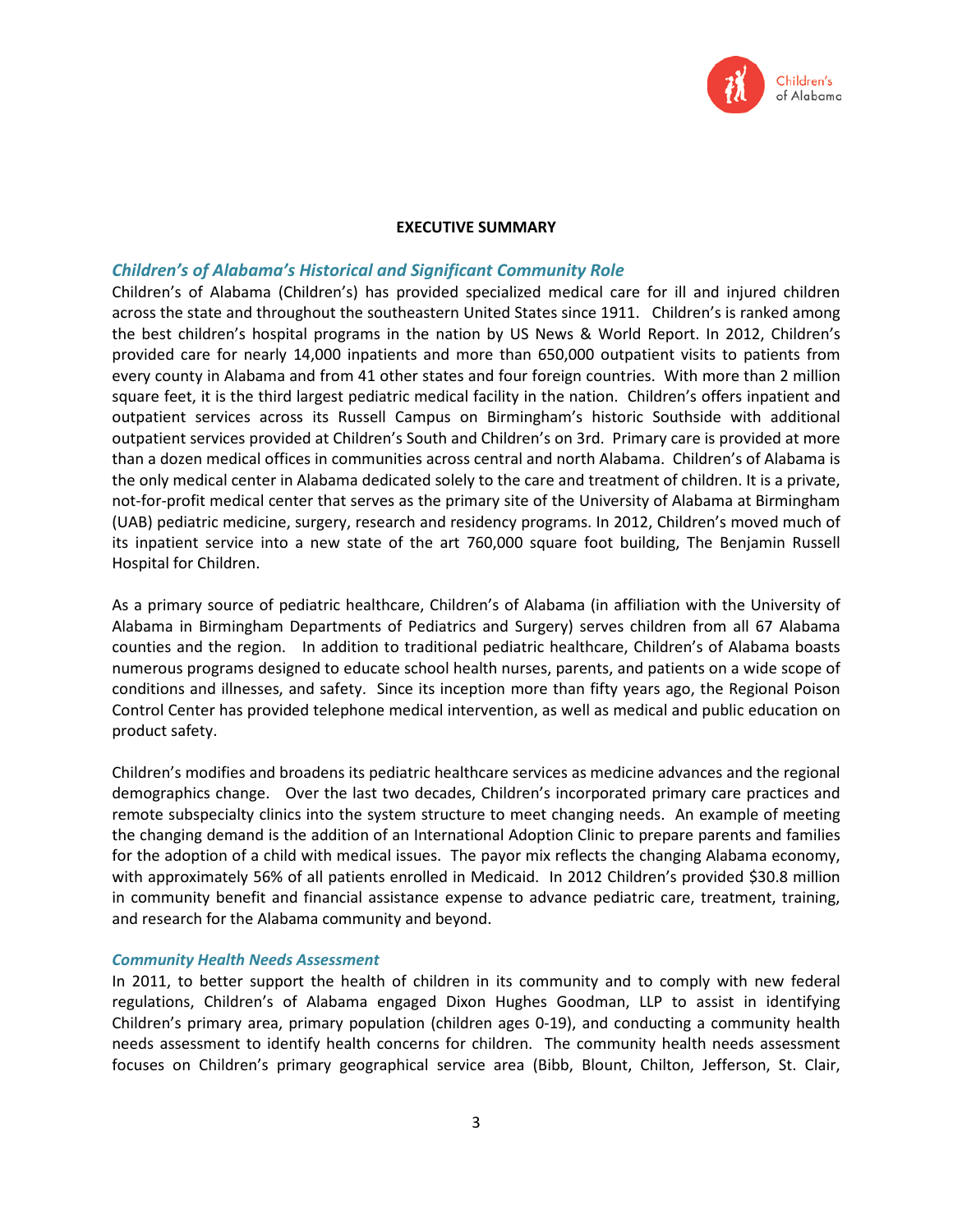

Shelby, and Walker counties). The assessment included a secondary focus on health needs that span the state of Alabama.

Children's of Alabama assessed community health needs and concerns by:

- Inviting school nurses, physicians, and community leaders to participate in an online survey addressing children's health needs;
- Conducting interviews with community leaders, public health officials, and other key stakeholders to determine their biggest concerns for the health of children in their communities;
- Reviewing existing public health data on key children's health issues; and
- Identifying existing programs and resources in the community that are working to address issues in child health.

### *Key Findings*

Children's established a list of 16 indicators of child health based on The Annie E. Casey Foundation's 2012 National Kids Count Data Book, and Child Health USA—the U.S. Health Resources and Services Administration's annual report on the health status of America's children. Using those indicators, Children's compared the rankings of the counties in its primary service area (when available), and the state as a whole to national statistics.

Of the 16 indicators, there were 11 instances where Alabama ranked below the national average.

**Obesity** Asthma Preventable Child Deaths Teen Deaths by Accident, Suicide or Homicide Children with Special Health Care Needs Mental Health Infant Mortality Preterm Births Low and Very Low Birth Weight Babies Teen Pregnancy

These findings were consistent with and supported by the responses from the survey and interviews with key stakeholders.

#### *Implementation*

Based on the findings of the assessment, in 2014 Children's of Alabama will develop plans to:

- Focus its current community programming in the child safety and asthma arenas;
- Continue and strengthen its community partnerships around obesity, mental health, and children with special health care needs—areas of need that are strongly supported through community-based collaborations; and
- Monitor community efforts to address infant mortality, pre-term births, low and very low birth weight babies, and teen pregnancy as these are beyond Children's scope of service and may not be included in direct actions.

The Board of Trustees adopted the implementation plan on November 14, 2013.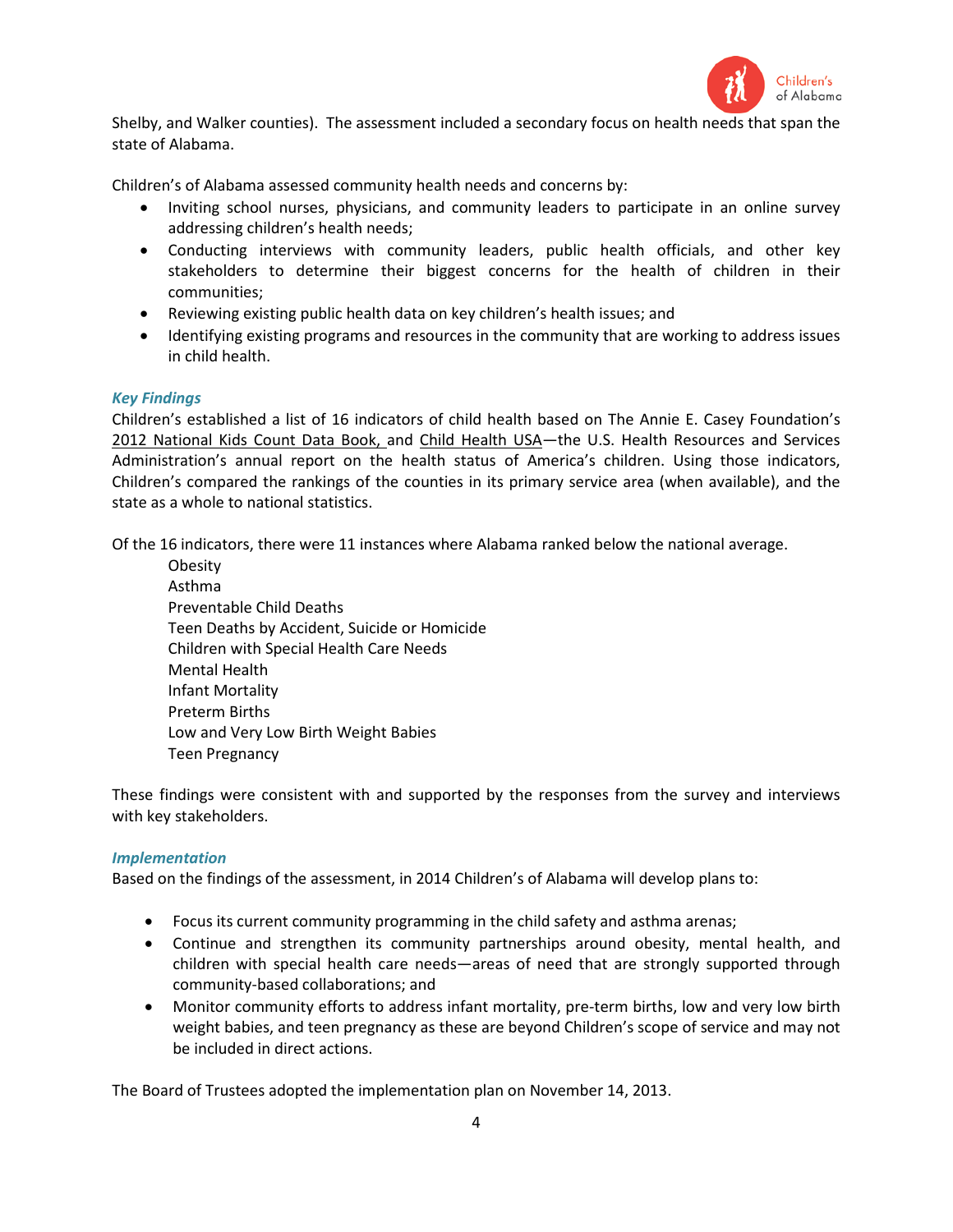

## **REPORT TO THE COMMUNITY ON THE COMMUNITY HEALTH NEEDS ASSESSMENT**

## *Community Health Needs Assessment Purpose*

Beginning in 2011, new federal IRS regulations require all nonprofit hospitals to conduct a community health needs assessment every three years. As a requirement, community stakeholders, public health experts and officials, and community advocates shall be asked for guidance to identify significant community health needs. The community's overall health is a shared responsibility by many community and governmental entities. The desired outcome is to stimulate more collaboration and coordination of community programs by stakeholders to address the community's significant needs and create healthier communities.

For more than a century, Children's of Alabama (Children's) has focused on treatment and initiatives educating and improving the health of children in the metropolitan community and throughout Alabama. The new regulations present Children's an opportunity to formally evaluate, assess, and implement existing or new programs through alignment of Children's expertise and resources with the identified needs.

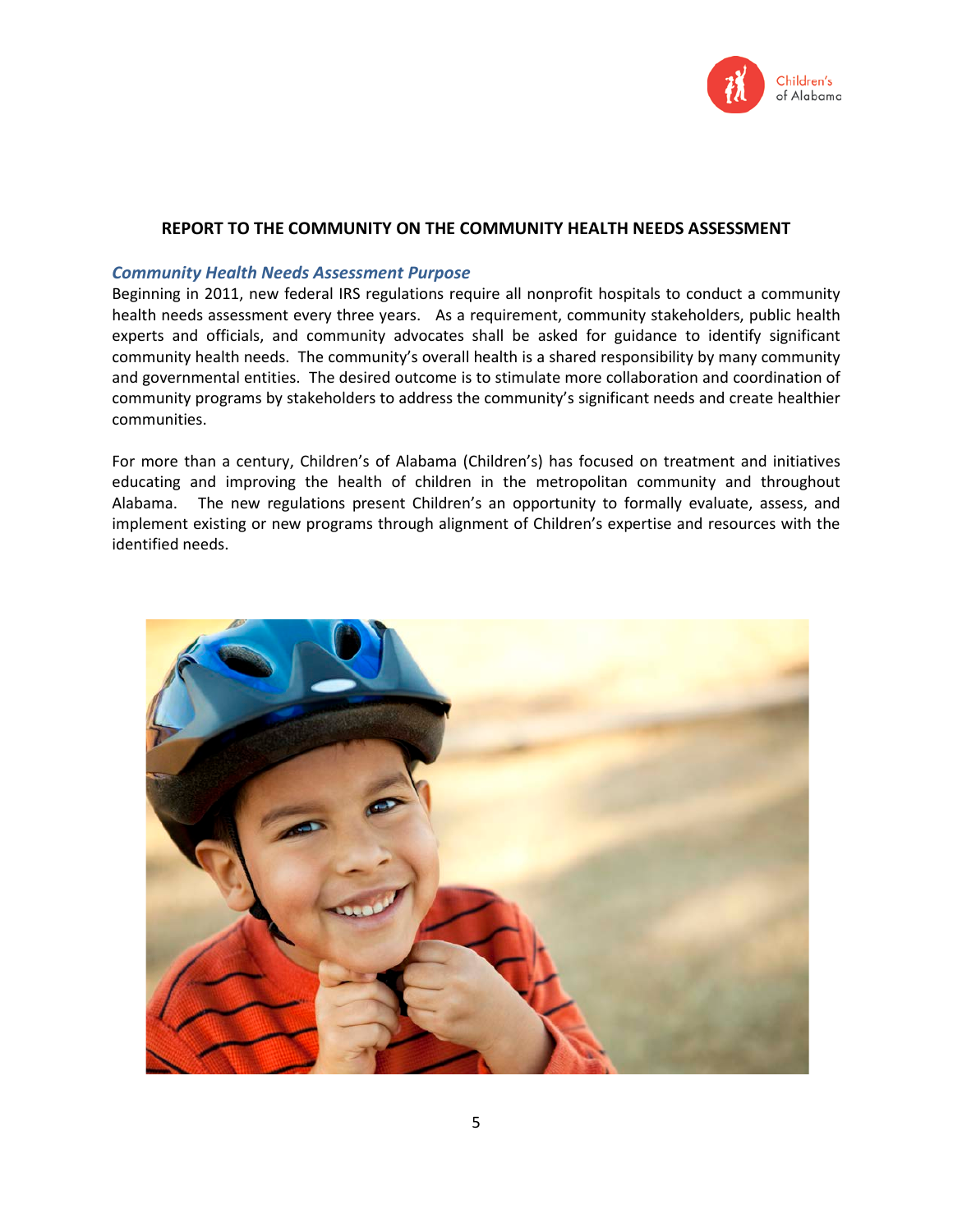

# *Defining the Children's of Alabama Community*

Children's of Alabama has identified its primary community as children (ages 0-19) in the seven county Birmingham Hoover Metropolitan Statistical Area (MSA) that includes Bibb, Blount, Chilton, Jefferson,

Shelby, St. Clair and Walker counties. Children ages 0-19, comprise one quarter of the MSA population.

While the seven county MSA represents Children's of Alabama's geographic footprint and is home to a majority of its patients, the hospital has a broader reach throughout the state. Because it is the only medical center in Alabama dedicated solely to pediatric care, and 46.8% of its patients come from outside of the seven county MSA, Children's identified its secondary community as all children in Alabama.

### **Community Demographics**

According to the 2012 Alabama KIDS COUNT Data Book (**Appendix A**), the seven county MSA average median household income is \$44,307 with approximately 17% of persons living below the poverty level. More than one half of mothers with young children are employed, and more than one quarter of the children live in single parent families. The MSA's average racial diversity is 73.5% White, 16.3% African American, 7.2% Hispanic, and 3% other races (Native American, mixed races, etc.). Jefferson



County is more evenly divided racially, with a 42.9% White and 47.9% African American population.

| County                | <b>Inpatient Cases</b> |       | <b>Outpatient Visits</b> |        |  |  |  |
|-----------------------|------------------------|-------|--------------------------|--------|--|--|--|
| <b>Bibb</b>           | 116                    | 0.85  | 1,900                    | 0.29   |  |  |  |
| Blount                | 223                    | 1.64  | 4,607                    | 0.69   |  |  |  |
| Chilton               | 254                    | 1.87  | 3,656                    | 0.55   |  |  |  |
| Jefferson             | 4,963                  | 36.5  | 400,673                  | 60.19  |  |  |  |
| St. Clair             | 405                    | 298   | 23,019                   | 3.46   |  |  |  |
| Shelby                | 966                    | 2711  | 139,864                  | 21.01  |  |  |  |
| Walker                | 306                    | 2.25  | 5,532                    | 0.83   |  |  |  |
| <b>TOTAL Patients</b> | 7,233                  | 53.2% | 579,251                  | 87.02% |  |  |  |
| from MSA              |                        |       |                          |        |  |  |  |
| Total system          | 13,596                 | 100%  | 665,675                  | 100%   |  |  |  |
| cases/visits          |                        |       |                          |        |  |  |  |

### **Percentage of Patients from Seven County MSA**

*Source: Children's of Alabama, 2012 patient data*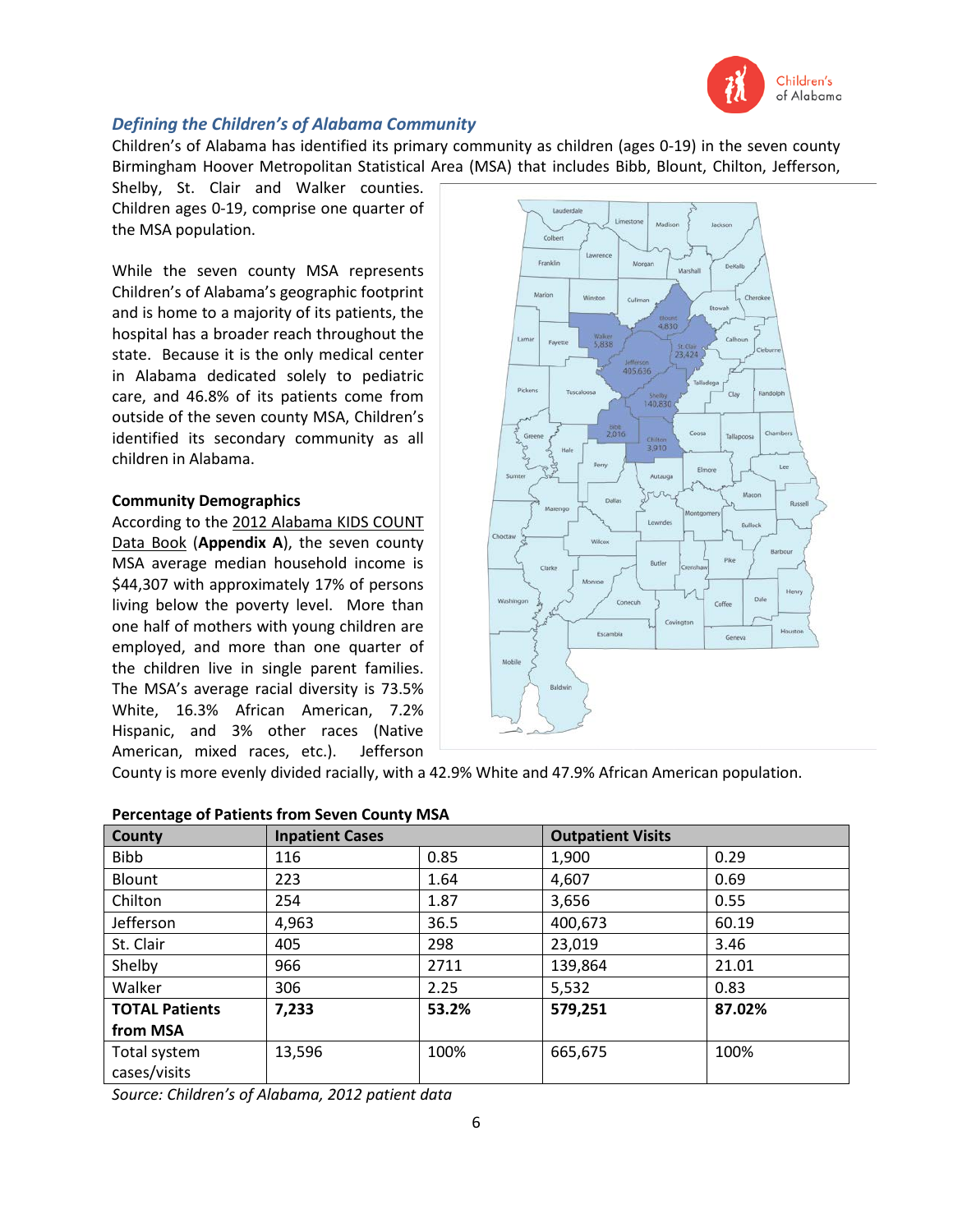

## *Methods Used to Conduct the Community Health Needs Assessment*

Beginning in 2011 to comply with new IRS regulations Children's of Alabama engaged Dixon Hughes Goodman, LLP to conduct a community health needs assessment. The main assessment focused on Children's primary service area as previously defined. The secondary service area for assessment focus was the remaining portion of the state. Children's assessment tools included an online survey, face-toface interviews, analysis of existing public pediatric health data, and inventory of existing community programs and resources.

#### **Online Community Survey**

Children's of Alabama invited school nurses, pediatricians, family practice physicians, and community advocates to participate in an online survey to identify health needs for children in Alabama. Participants were asked open-ended questions about what they see as the greatest health needs for children ages 0-5, 6-13 and 14-18. After identifying one issue on which to focus, each respondent was asked to identify resources available in their community to address that specific need, if they have reasonable access to those resources, and if there are inadequate resources, what could be done to better support children with that particular health issue. Specific questions from the survey can be found in **Appendix B**. The survey was completed by 246 people in October 2012. Of the survey respondents, more than half identified themselves as school nurses while more than a third did not identify themselves at all.

#### **Interviews**

In addition to the online survey tool, face-to-face and telephone interviews were conducted in October and November 2012 with Alabama's public health leaders and community advocates **(Appendix C)**. They were chosen for their knowledge of medically and socially underserved areas, public health, and pediatric health challenges. Interviewees were asked what they perceive as the greatest health needs for children in their specific communities and in the state in general.

#### **Secondary Data Sources and Analysis**

An analysis of publicly available data to identify health needs for children in its primary community and throughout Alabama was provided by Dixon Hughes Goodman, LLP (**Appendix D)**. Children's used the secondary data sources—primarily Child Health USA 2012 and 2012 National KIDS COUNT Data Book to identify key indicators of child health. Child Health USA is an established annual publication of health status and service needs of America's children published by the Health Resources and Services Administration/U.S. Department of Health and Human Services. KIDS COUNT, a nationally established and recognized data project of the Annie E. Casey Foundation, annually tracks and reports on the wellbeing of children in the United States.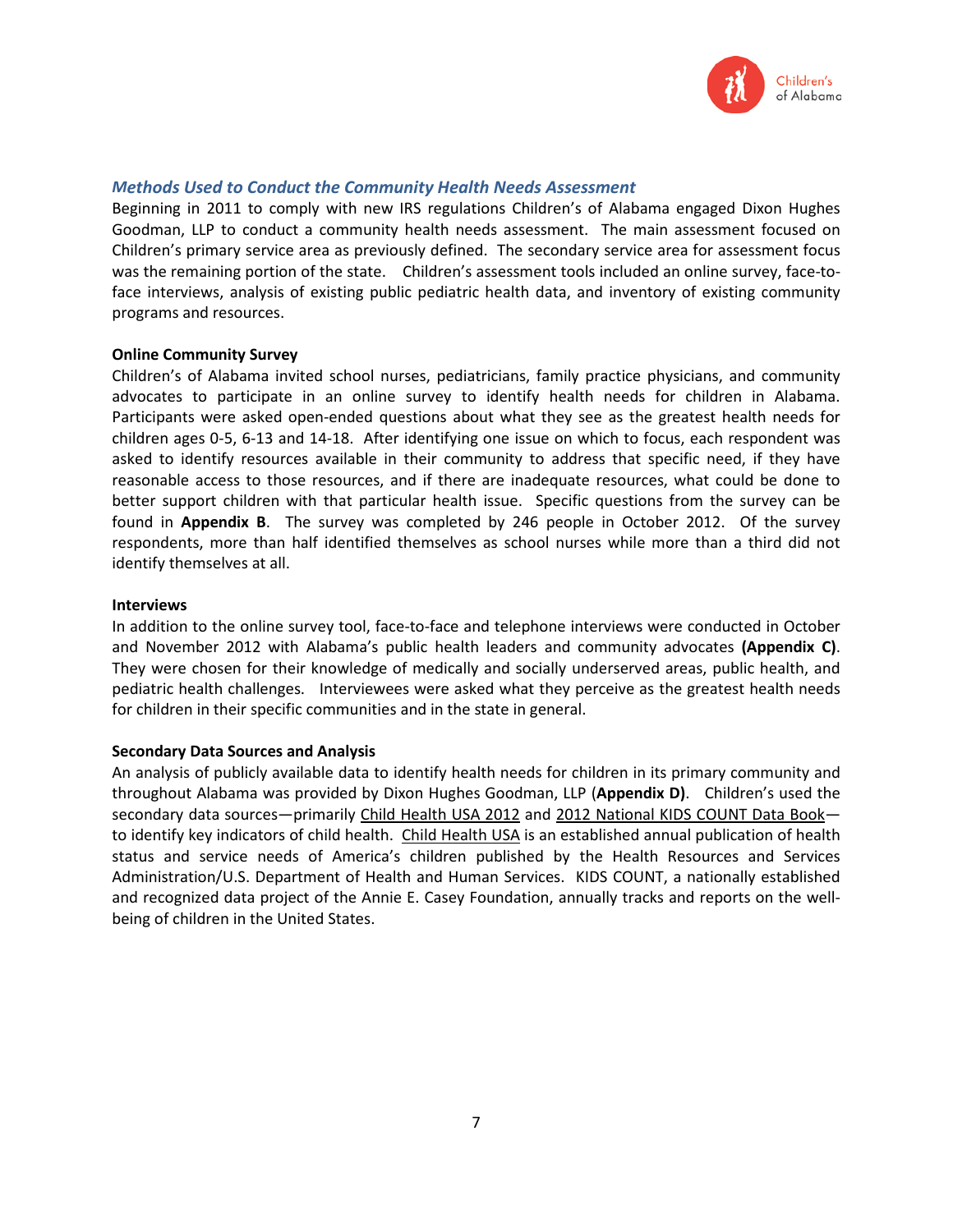

Children's compiled a list of the health status indicators that are used by Child Health USA as determinants of child health and compared them to those indicators used by the 2012 National KIDS COUNT Data Book. There is overlap in 16 indicators:

## **Indicator**

- Infant mortality
- Preterm births
- Low birth weight babies
- Very Low birth weight babies
- Children and teens overweight or obese (ages 10-17)
- Percent of children with asthma problems (under age 18)
- Child deaths (rate per 100,000) (ages 1-14)
- Total teen births (rate per 1,000) (ages 15-19)
- Children with special health care needs (under age 18)
- Teen deaths by accident, homicide, and suicide (ages 15-19)
- Children who have one or more emotional, behavioral, or developmental conditions (ages 2-17)
- 2-year-olds who were immunized
- Children who are confirmed by child protective services as victims of maltreatment (under age 18)
- Children 18 and below without health insurance
- Children and teens not exercising regularly (ages 6-17)
- Teens ages 12-17 who abused alcohol or drugs in the past year

Children's used the indicators as its basis for determining child well being and then utilized other secondary data sources to find state, and when available, county level data in order to compare its community's rankings in these measures to the national averages.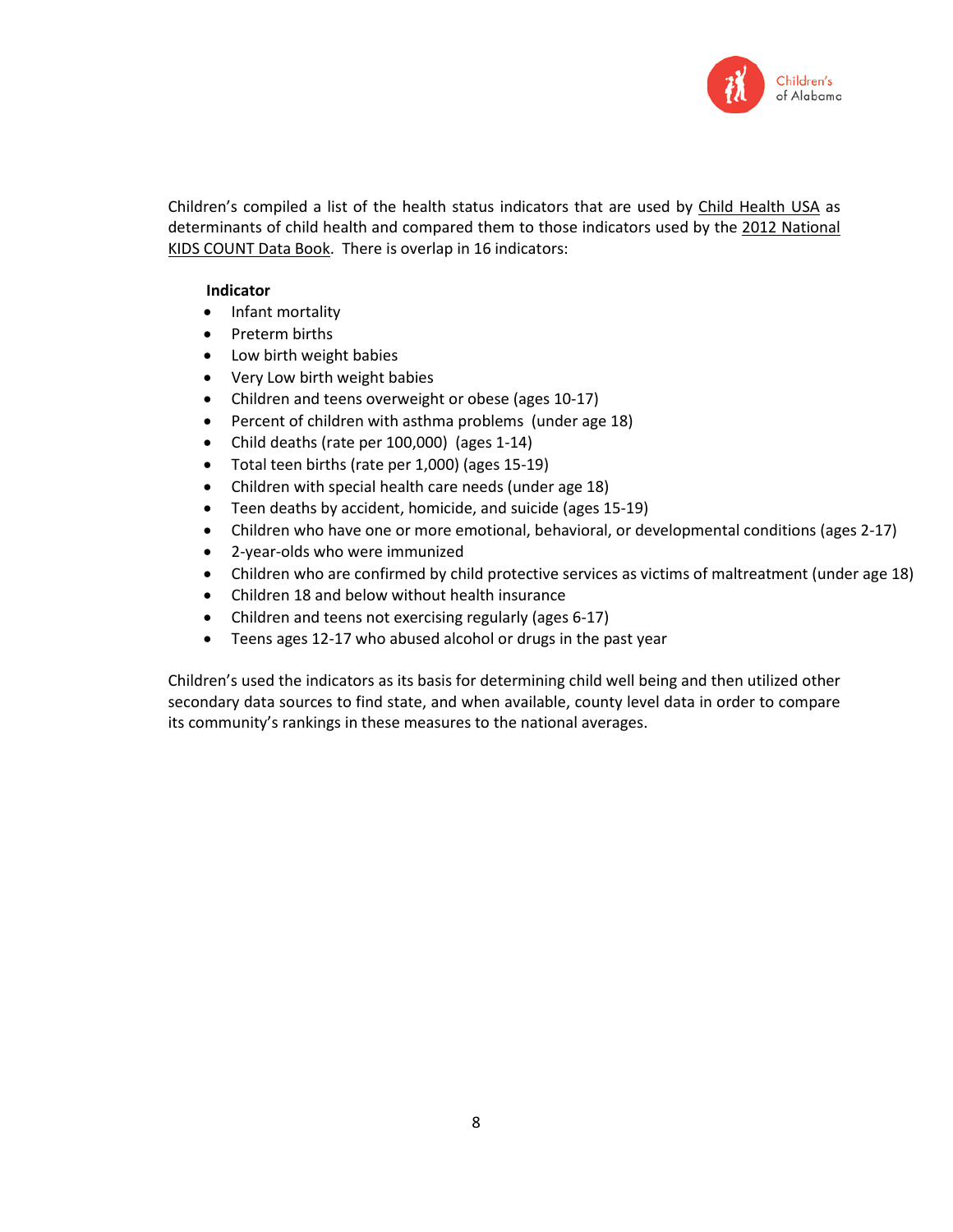

# *Community Health Needs Assessment Results*

The responses from the surveys and interviews were validated by the secondary data. Those areas of child health for which Alabama ranks below the national average were seen as issues to our survey respondents and interviewees.

# **Community Input**

| <b>Identified Pediatric Health Needs</b> | % of responses |
|------------------------------------------|----------------|
| Asthma                                   | 25%            |
| Obesity / Nutrition                      | 18%            |
| Mental Health Issues including ADD/ADHD  | 14%            |
| <b>Alcohol Drug Abuse</b>                | 8%             |
| Pregnancy                                | 6%             |
| <b>Diabetes</b>                          | 6%             |
| Dental                                   | 5%             |
| Allergies                                | 5%             |
| <b>Immunizations</b>                     | 4%             |
| Insurance                                | 2%             |
| <b>Parent Health Education</b>           | 2%             |
| <b>Sex Education</b>                     | 2%             |
| Lack of Health Care                      | 2%             |
| Exercise                                 | 2%             |

## **Secondary Data**

Of the 16 indicators of child health Children's identified, there were five areas where Alabama is average or above average relative to the United States:  $\overline{1}$  $\mathbf{r}$ 

| Indicator                          | <b>US</b> | <b>AL</b><br>Rank | <b>Alabama</b> | <b>Source</b>                              |
|------------------------------------|-----------|-------------------|----------------|--------------------------------------------|
| 2-year-olds who were               | 71%       | 26                | 71%            | 2012 National KIDS COUNT Data Book and     |
| immunized (percent)                |           |                   |                | Child Health USA 2012                      |
| Children who are confirmed by      | 9.2       | 21                | 8              | 2012 National KIDS COUNT Data Book and     |
| child protective services as       |           |                   |                | Child Health USA 2012                      |
| victims of maltreatment (rate      |           |                   |                |                                            |
| per 1,000) (under age 18)          |           |                   |                |                                            |
| Children 18 and below without      | 10%       | 21                | 8%             | 2012 National KIDS COUNT Data Book and     |
| health insurance (percent)         |           |                   |                | Child Health USA 2012                      |
| Children and teens not             | 52%       | 3                 | 46%            | 2012 National KIDS COUNT Data Book and     |
| exercising regularly (percent)     |           |                   |                | (National Survey of Children's Health/CDC) |
| $\left( \text{ages } 6-17 \right)$ |           |                   |                |                                            |
| Teens ages 12-17 who abused        | 8%        | 1                 | 7%             | 2012 National KIDS COUNT Data Book &       |
| alcohol or drugs in the past       |           |                   |                | <b>SAMHSA</b>                              |
| year (percent)                     |           |                   |                |                                            |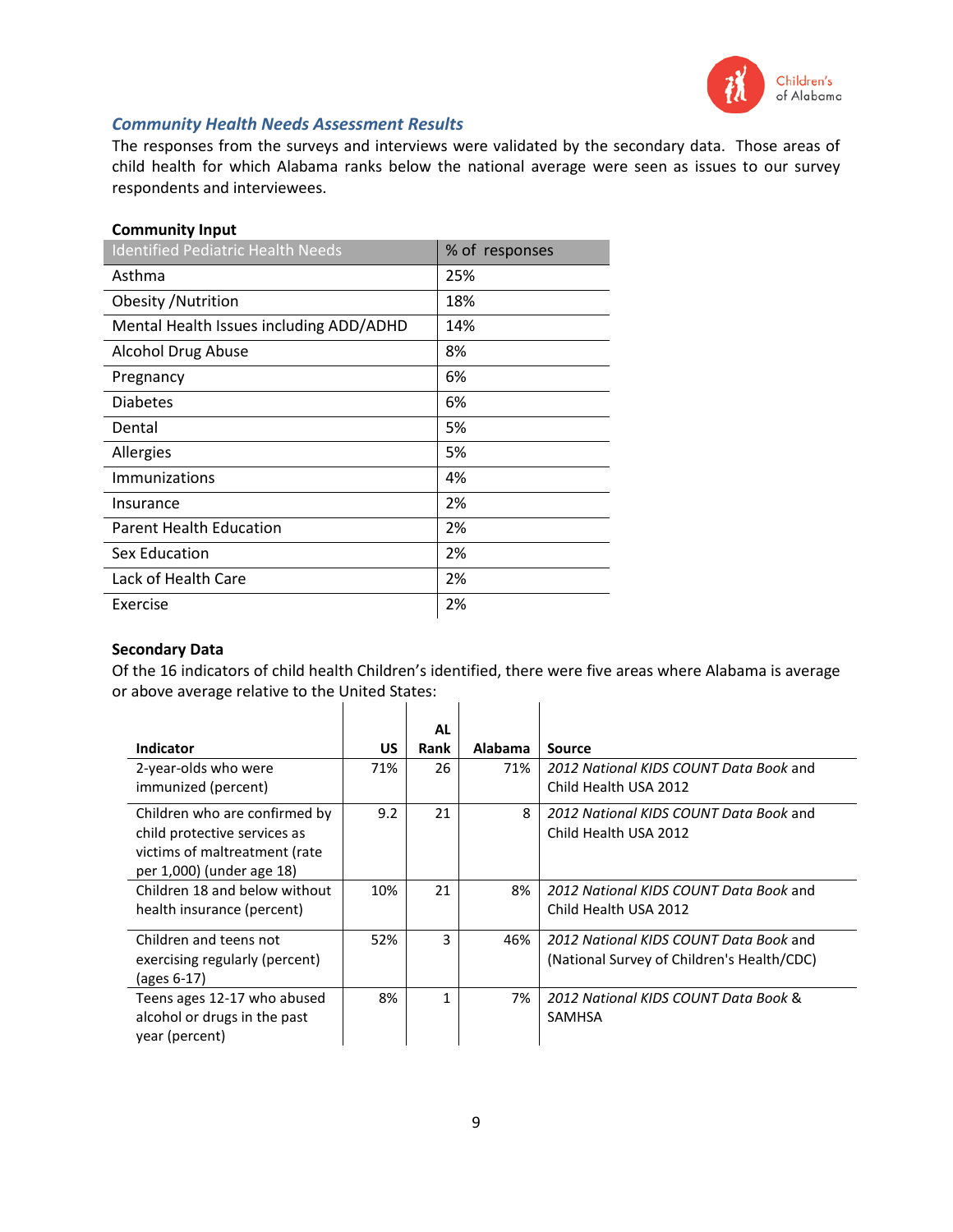

There were 11 areas where Alabama ranked below the national average:

|                                  |        | <b>AL</b> |                |                                              |
|----------------------------------|--------|-----------|----------------|----------------------------------------------|
| Indicator                        | US     | Rank      | <b>Alabama</b> | <b>Source</b>                                |
| Infant mortality (rate per 1,000 | 6.15   | 49        | 8.7            | 2012 National KIDS COUNT Data Book and Child |
| live births)                     |        |           |                | Health USA 2012                              |
| Preterm births (percent of live  | 11.99% | 49        | 16%            | 2012 National KIDS COUNT Data Book and Child |
| births)                          |        |           |                | Health USA 2012, Health Indicators Warehouse |
| Low birth weight babies          | 8.15%  | 48        | 10.30%         | 2012 National KIDS COUNT Data Book and Child |
| (percent of live births)         |        |           |                | Health USA 2012                              |
| Very Low birth weight babies     | 1.45%  | 48        | 2.00%          | 2012 National KIDS COUNT Data Book and Child |
| (percent of live births)         |        |           |                | Health USA 2012, Health Indicators Warehouse |
| Children and teens overweight    | 32%    | 46        | 36%            | 2012 National KIDS COUNT Data Book and Child |
| or obese (percent) (ages 10-17)  |        |           |                | Health USA 2012                              |
| Percent of children with         | 9%     | 46        | 12%            | 2012 National KIDS COUNT Data Book and CDC   |
| asthma problems (percent)        |        |           |                |                                              |
| (under age 18)                   |        |           |                |                                              |
| Child deaths (rate per 100,000)  | 17     | 44        | 25.1           | 2012 National KIDS COUNT Data Book and CDC   |
| (ages $1-14$ )                   |        |           |                |                                              |
| Total teen births (rate per      | 34.2   | 42        | 44             | 2012 National KIDS COUNT Data Book and Child |
| 1,000) (ages 15-19)              |        |           |                | Health USA 2012                              |
| Children with special health     | 15%    | 41        | 17%            | 2012 National KIDS COUNT Data Book and Child |
| care needs (percent) (under      |        |           |                | Health USA 2012                              |
| age 18)                          |        |           |                |                                              |
| Teen deaths by accident,         | 36     | 40        | 54.4           | 2012 National KIDS COUNT Data Book and Child |
| homicide, and suicide (rate per  |        |           |                | Health USA 2012                              |
| 100,000) (ages 15-19)            |        |           |                |                                              |
| Children who have one or more    | 15%    | 36        | 18%            | 2012 National KIDS COUNT Data Book and       |
| emotional, behavioral, or        |        |           |                | (National Survey of Children's Health/CDC)   |
| developmental conditions         |        |           |                |                                              |
| (percent) (ages 2-17)            |        |           |                |                                              |

Based on percentages, the top five issues that survey respondents identified as major health issues for children in their communities were also identified as health needs based on the secondary data. After thorough analysis of the community input and secondary data, Children's identified the following issues to address in the Community Benefit Implementation Plan.

| Within Children's Scope of Service      | Outside Children's Scope of Service |
|-----------------------------------------|-------------------------------------|
| Obesity                                 | Infant Mortality                    |
| Asthma                                  | Pre-term Births                     |
| Preventable Child Deaths                | Low Birth Weight Babies             |
| Children with Special Health Care Needs | Very Low Birth Weight Babies        |
| <b>Mental Health</b>                    | <b>Teen Pregnancy</b>               |

In general, pediatric population focused data is limited in quality and scope. When available, Children's used county level secondary data to focus on the different needs within its primary community. Reliable county level data was difficult to find for all seven counties in the Children's primary community therefore Children's relied heavily on state-level data especially when making comparisons to national data.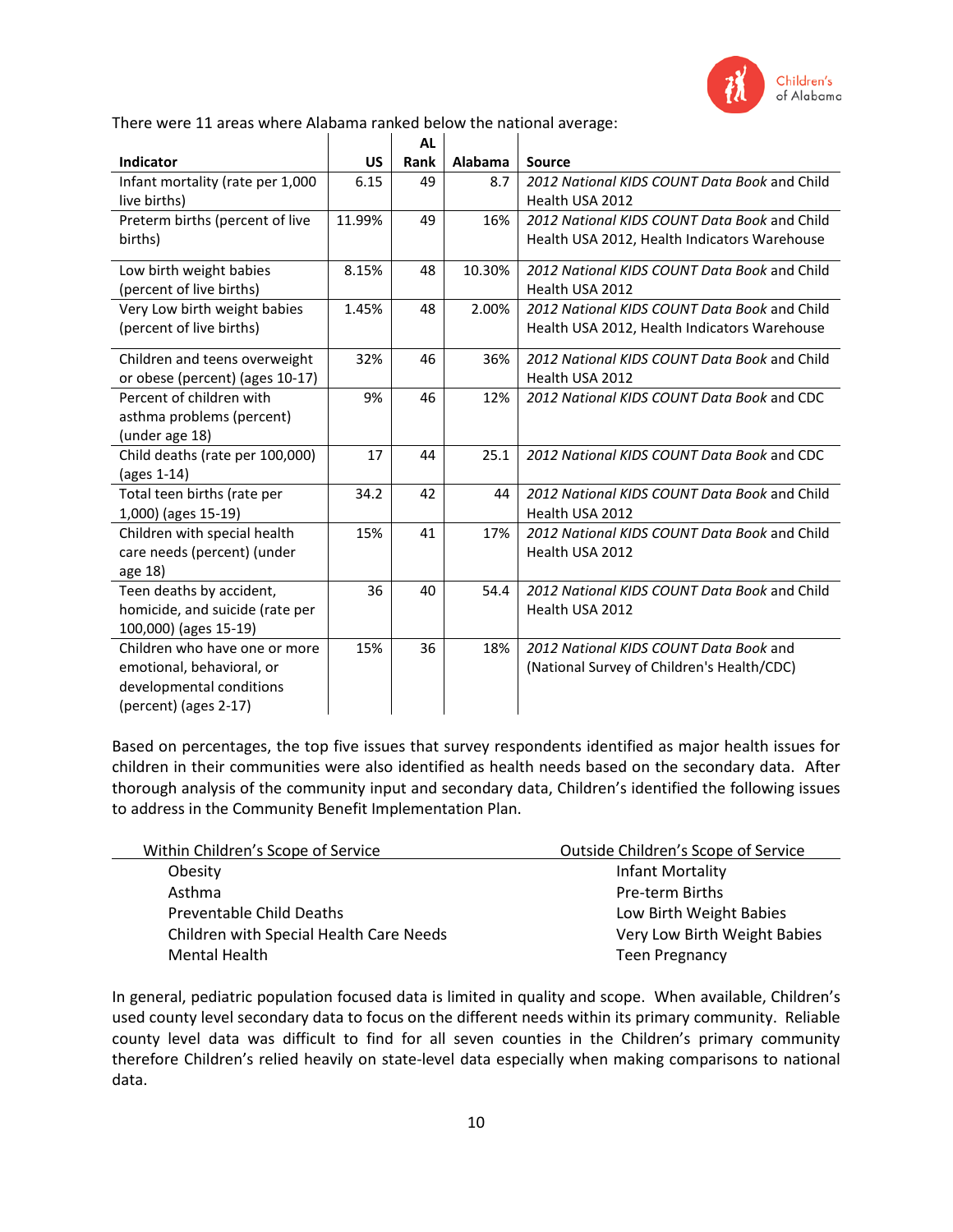

## **Information and Resource Gap**

An inventory of current community and internal programs addressing the identified issues within the Children's scope of service was conducted over several months. Resource gaps include a lack of market data beyond the 2012 Alabama Kids Count Data Book, and few if any needs assessments with a pediatric health component. Children's utilized known community resources and those identified through survey responses. After analysis and evaluation of resources committed to the identified issues, two areas were isolated as areas for Children's to make the greatest impact. The two specific issue areas are Asthma and Child Safety.

Children's is currently involved and will remain involved in the multiple community/state coalitions addressing obesity, mental health, and children with special health care needs (**Appendix E)**. The remaining five areas (infant mortality, pre-term births, low and very low birth weight babies, and teen pregnancy) are outside the scope of Children's direct services and may not be part of any direct action plan. Children's will monitor the community activity in these areas.

## *Prioritization and Implementation Planning*

After reviewing the identified needs, analyzing the existing resources within the community to address those needs and prioritizing opportunities to have the most impact on child health with limited resources, Children's developed a multi-phase implementation plan to address the major community health needs recognized through the needs assessment process. Collaboration with community organizations currently addressing many of the identified needs combined with Children's pediatric programming and expertise are key to implementation. The plan also includes continuation of further identification of child health needs through strategic partnerships with community organizations conducting needs assessments.

#### **Implementation Plan**

At its meeting on November 14, 2013, the Children's of Alabama Board of Trustees adopted the following implementation plan to address the following community health needs for the three years beginning in 2014:

- 1. Children's will assume a lead role in addressing or continue playing a key role in addressing:
	- Asthma
	- Child safety
- 2. Children's plans to work through and with its community partners to support community organizations and others who are currently addressing the following significant health needs for children:
	- Mental health
	- Obesity
	- Children with special health care needs
- 3. The following four health needs were identified and are beyond the scope of COA's direct services. Therefore, these four areas may not receive direct action planning or resource allocation during the 2014-2016 implementation period.
	- Infant mortality
	- Preterm births
	- Low and very low birth weight babies
	- Teen pregnancy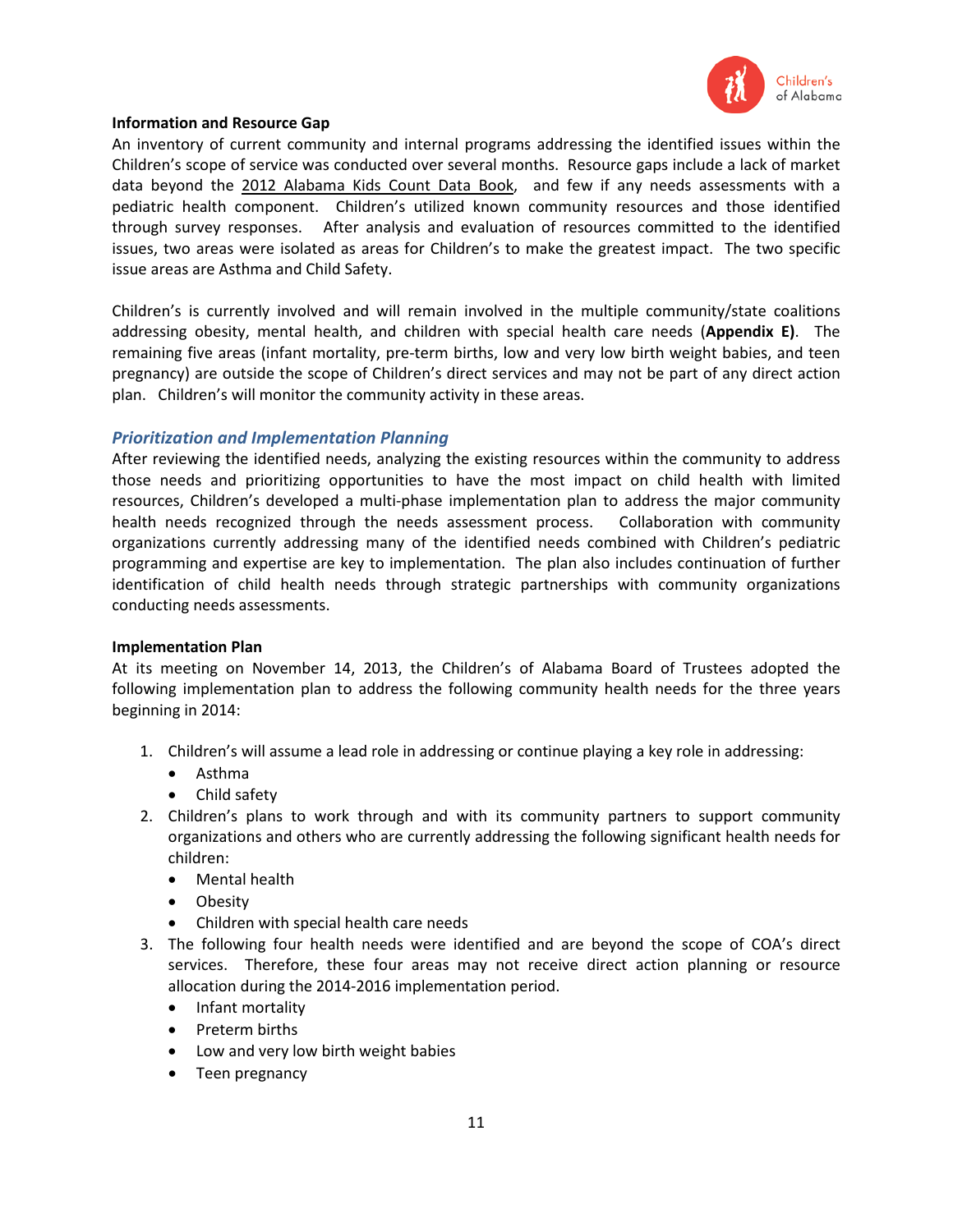

|                                  | <b>Bibb</b> | <b>Blount</b> | <b>Chilton</b> | <b>Jefferson</b> | St. Clair | <b>Shelby</b> | Walker   | <b>Median</b> |
|----------------------------------|-------------|---------------|----------------|------------------|-----------|---------------|----------|---------------|
| Median Household Income          | \$35,472    | \$42,906      | \$38,553       | \$41,740         | \$48,296  | \$67,135      | \$36,044 | \$44,307      |
| Percent all persons below        |             |               |                |                  |           |               |          |               |
| poverty level                    | 17.8%       | 16.5%         | 20.4%          | 18.6%            | 13.0%     | 9.8%          | 23.2%    | 17.0%         |
| Percent employed mothers         |             |               |                |                  |           |               |          |               |
| with young children              | 54.4%       | 56.3%         | 46.9%          | 63.5%            | 65.8%     | 61.3%         | 52.9%    | 57.3%         |
| <b>Children in Single-Parent</b> |             |               |                |                  |           |               |          |               |
| Families                         | 29.8%       | 20.4%         | 27.3%          | 38.6%            | 22.2%     | 17.2%         | 28.9%    | 26.3%         |
| <b>Total County Population</b>   | 22,766      | 57,677        | 43,895         | 658,931          | 84,398    | 197,936       | 66,661   |               |
| <b>County Child Population</b>   | 5,510       | 15,416        | 11,915         | 172,044          | 21,657    | 54,626        | 16,355   |               |
| <b>Children as Percentage of</b> |             |               |                |                  |           |               |          |               |
| Population                       | 24.2%       | 26.7%         | 27.1%          | 26.1%            | 25.7%     | 27.6%         | 24.5%    | 25.9%         |
| Under Age 5 (%)                  | 23.2%       | 23.3%         | 25.1%          | 25.9%            | 25.5%     | 23.7%         | 23.5%    |               |
| Ages 5-9 (%)                     | 25.0%       | 24.6%         | 25.1%          | 24.3%            | 25.2%     | 25.6%         | 24.5%    |               |
| Ages 10-14 (%)                   | 26.5%       | 27.0%         | 25.8%          | 24.6%            | 25.7%     | 26.8%         | 26.9%    |               |
| Ages 15-19 (%)                   | 25.3%       | 25.1%         | 24.0%          | 25.1%            | 23.7%     | 24.0%         | 25.1%    |               |
| Diversity of Children (%)        |             |               |                |                  |           |               |          |               |
| White                            | 74.2%       | 80.7%         | 73.4%          | 42.9%            | 83.1%     | 74.2%         | 86.0%    | 73.5%         |
| African American                 | 21.6%       | 2.6%          | 12.1%          | 47.9%            | 9.7%      | 12.7%         | 7.8%     | 16.3%         |
| Hispanic                         | 2.2%        | 14.3%         | 12.2%          | 5.8%             | 3.8%      | 8.7%          | 3.3%     | 7.2%          |
| Other                            | 2.0%        | 2.4%          | 2.4%           | 3.5%             | 3.4%      | 4.4%          | 2.9%     | 3.0%          |

### 2012 Alabama KIDS COUNT DATA for **Children's of Alabama CHNA MSA**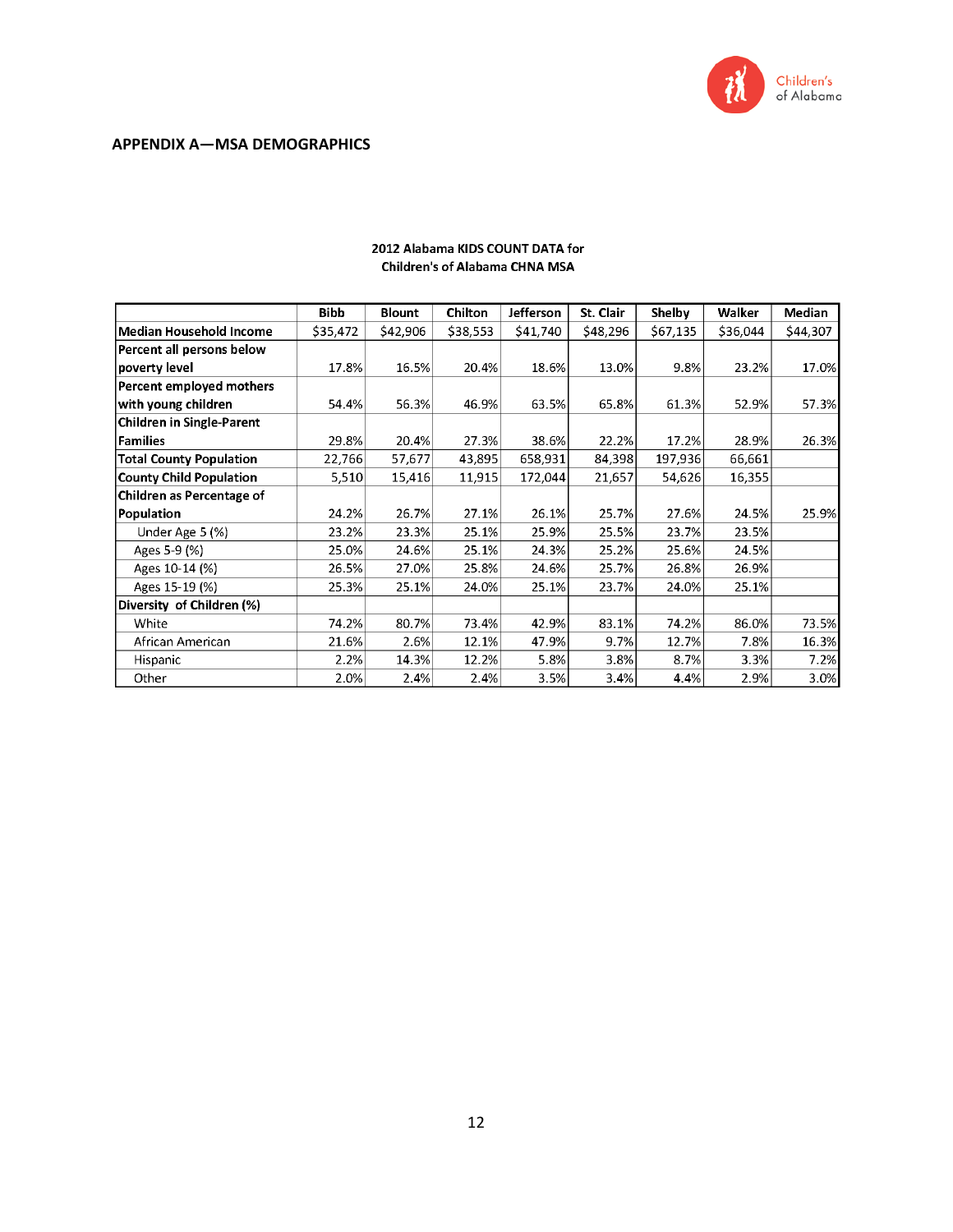

# *A***PPENDIX B—SURVEY INFORMATION**

### **Community Health Needs Assessment Survey**

1. For young children (ages 0-5), what do you see as the 2 or 3 major health issues for kids in your community?

- 1.
- 2.
- 3.

2. For children/pre-teens (ages 6-13), what do you see as the 2 or 3 major health issues in your community?

- 1.
- 2.
- 3.

3. For teens (ages 14-18), what do you see as the 2 or 3 major health issues in your community?

- 1.
- 2.
- 3.

For the major health issues identified in each section answer following specific questions:

- A. What resources are available in your community to address this health issue?
- B. Do those you serve have reasonable access to these resources?
- C. Identify programs and/or resources that could help address the need.

For Physicians:

Practice Name: Physician Name(s): Specialty:

Are there any barriers to accessing your services? Are there any barriers to accessing community resources? Are there any barriers to care coordination?

For School Nurses:

What school or schools do you serve? In what school system is your school? Are there any barriers to accessing your services?

Are there any barriers to accessing community resources? Are there any barriers to care coordination?

For Community Advocates:

What is the name of your organization? What services do you offer that aim to address child health?

Are there any barriers to accessing your services? Are there any barriers to accessing community resources? Are there any barriers to care coordination?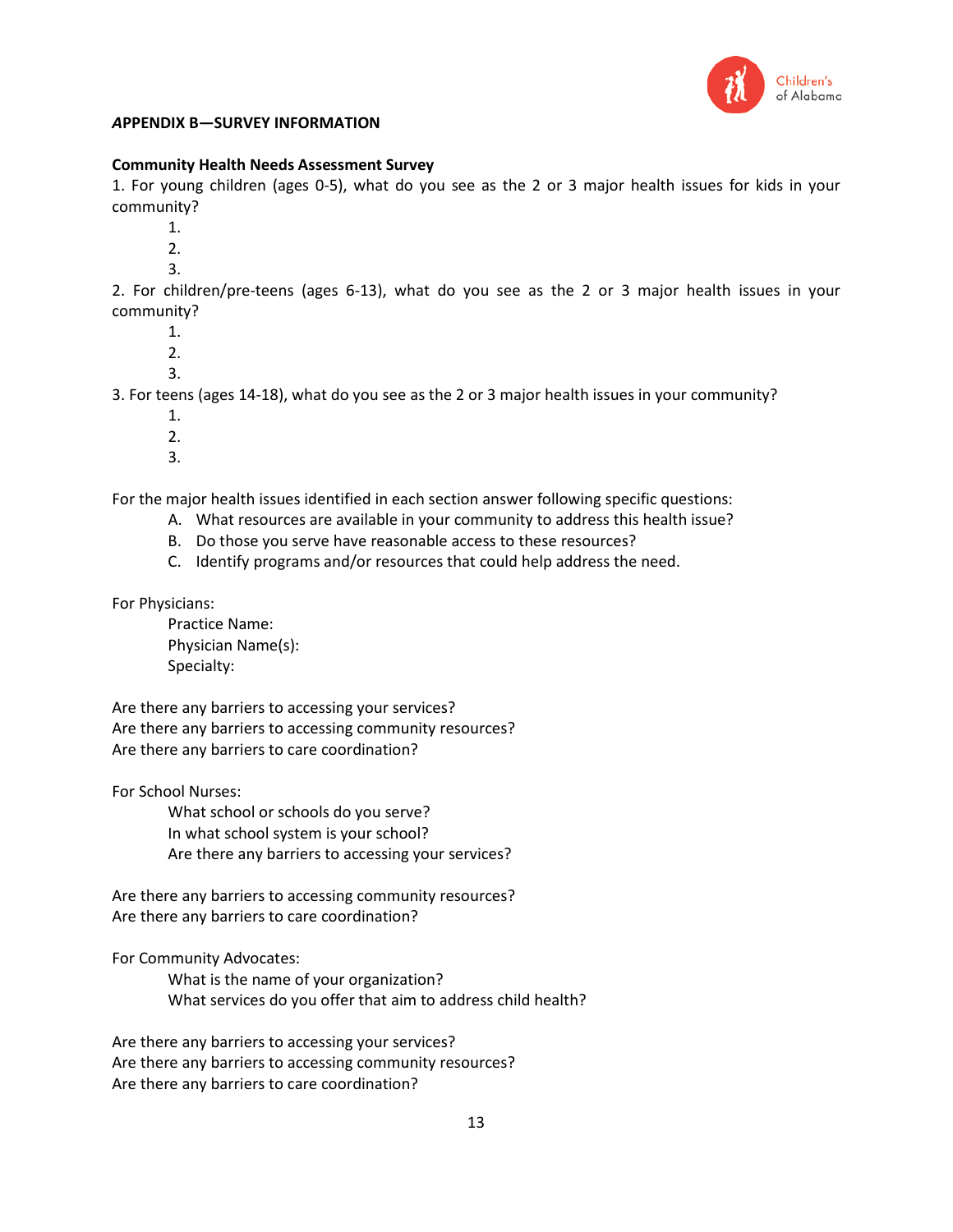

# **APPENDIX C—COMMUNITY INPUT**

The following people with special knowledge/expertise in public health with respect to children were interviewed in October and November 2012.

- Alabama Department of Mental Health
	- o Steve Lafreniere, Director, Children's Services
- Alabama State Department of Education
	- o Nancy Ray, Educational Specialist, Curriculum and Instruction
- Alabama Primary HealthCare Association
	- o Mary Finch, CEO
- Alabama Department of Public Health
	- o Bureau of Health Promotion and Chronic Disease
		- **Jim McVay, Director**
		- o Bureau of Family Health Services
			- Dr. Grace Thomas, Director
			- **Dianne Sims**
			- **E** Cindy Ashley
			- **Dawn Ellis**
			- **Janice Smiley**
			- **-** Chris Haag
- Alabama Department of Rehabilitation Services—Children's Rehabilitation Service
	- o Melinda Davis, Assistant Commissioner
	- o Susan Colburn
	- o Lolita McClain
- American Academy of Pediatrics, Alabama Chapter
	- o Linda Lee, Executive Director
- Alabama Department of Childrens Affairs
	- o Susan McKim, Interim Commissioner
	- o Jan Hume, Assistant Director

The following people who represent medically underserved, low income, minority and chronic disease populations were interviewed in October and November 2012.

- Alabama Department of Mental Health
	- o Steve Lafreniere, Director, Children's Services
- Alabama Primary HealthCare Association
	- o Mary Finch, CEO
- Alabama Department of Public Health
	- o Bureau of Health Promotion and Chronic Disease
		- **Jim McVay, Director**
	- o Bureau of Family Health Services
		- Dr. Grace Thomas, Director
		- **-** Dianne Sims
		- **E** Cindy Ashley
		- **-** Dawn Ellis
		- **Janice Smiley**
		- **•** Chris Haag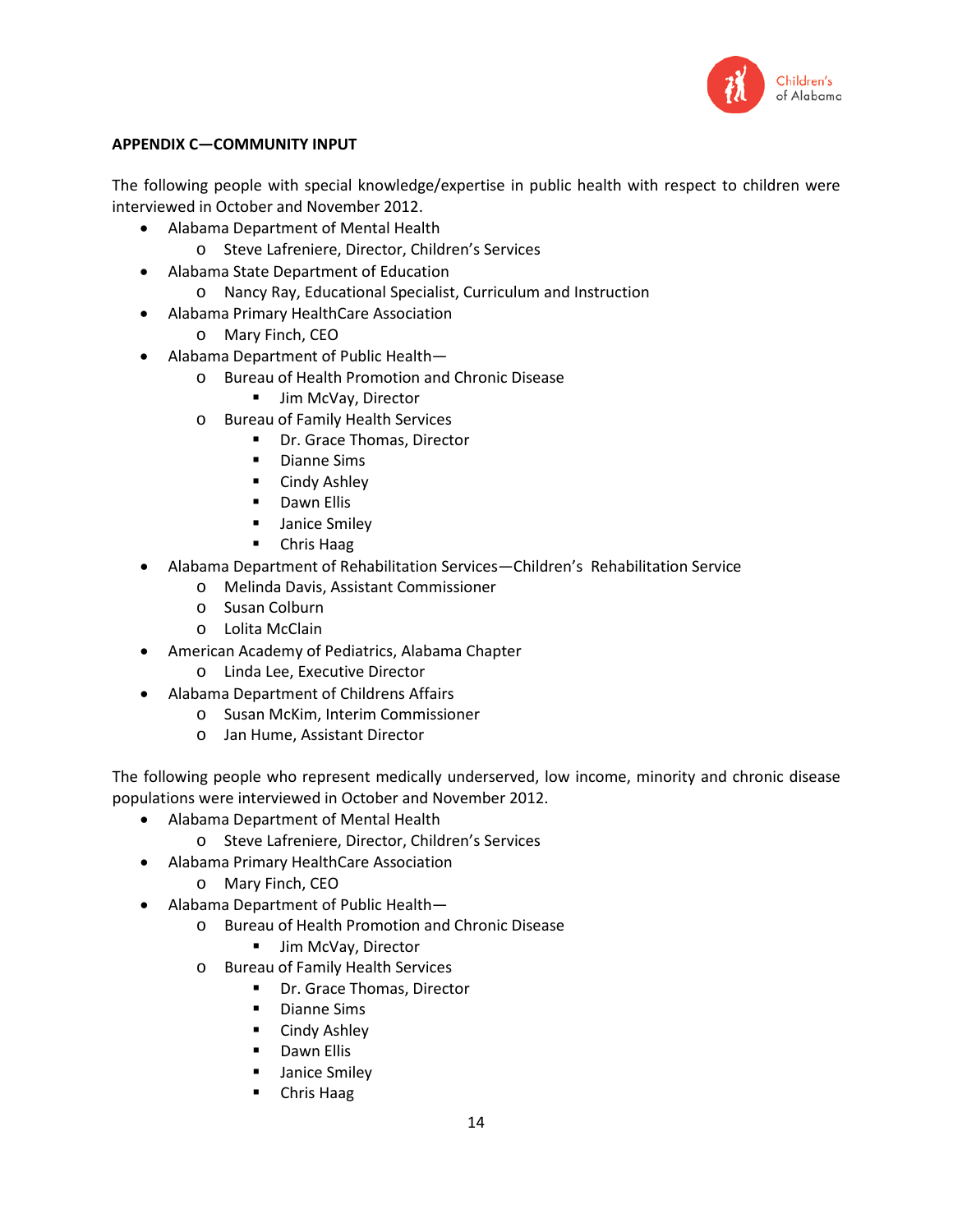

- Alabama Department of Rehabilitation Services—Children's Rehabilitation Service
	- o Melinda Davis, Assistant Commissioner
	- o Susan Colburn
	- o Lolita McClain
- YWCA of Central Alabama
	- o Suzanne Durham, Executive Director
- United Way of Central Alabama
	- o Ellyn Grady, Senior Vice President, Resource Development
- Jefferson County School System
	- o Karen Orton, School Nurse Coordinator
- Child Care Resources
	- o Joan Wright, Executive Director
- Center for Ethics and Social Responsibility, The University of Alabama
	- o Stephen Black, Director

In October 2012, school nurses, family physicians, pediatricians and child advocates were surveyed using an online survey tool. There were 246 survey responses.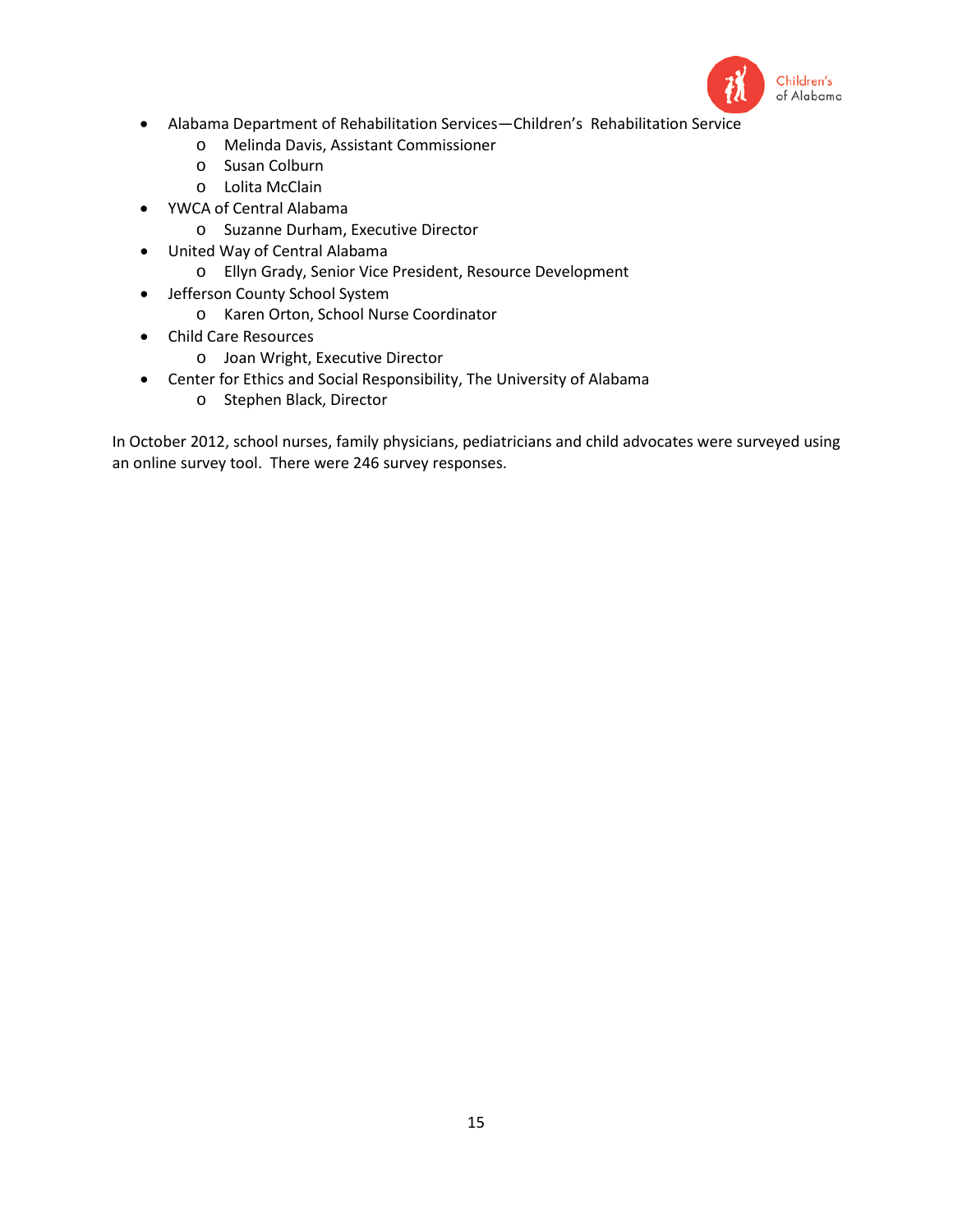

#### **APPENDIX D—SECONDARY RESOURCES**

2013 Claritas Demographics Advisory Board Alabama Department of Public Health Alabama KIDS COUNT Data Book (2012) Analytics Inpatient Market Estimator Centers for Disease Control and Prevention Child Health USA 2012 County Health Rankings Health indicators Warehouse Healthy People 2020 TRUVEN Health Analytics (formerly Thomson Reuters) InfoGroup National Kids Count Data Book (2012) Nielsen Claritas SAHIE Unites States Bureau of Labor Statistics United States Census Bureau USDA Economic Research Service 2009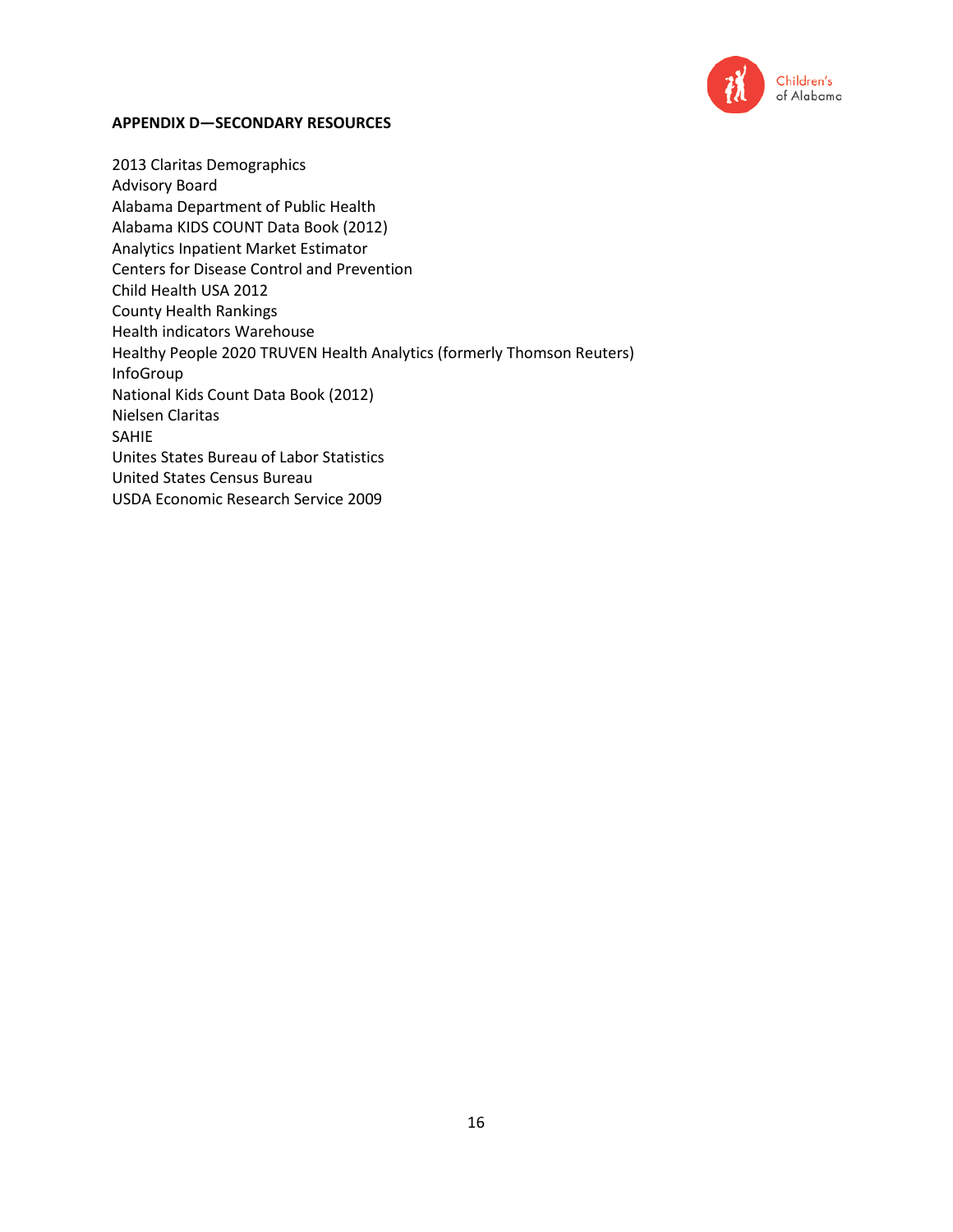

# **APPENDIX E—EXISTING COMMUNITY RESOURCES**

### **General Child Health**

| Program                                          | Organization                           |
|--------------------------------------------------|----------------------------------------|
| 1st Look Program                                 | Medicaid                               |
| <b>FocusFirst</b>                                | <b>IMPACT Alabama</b>                  |
| Health and Wellness Outreach Program             | Girls, Inc.                            |
| Kids-on-the-Block                                | Children's of Alabama                  |
| Myschoolnurse.net                                | Children's of Alabama                  |
| New Hope Children's Clinic                       |                                        |
| <b>Oral Health Education</b>                     | <b>ADPH</b>                            |
| Reach out and Read                               | American Academy of Pediatrics-Alabama |
|                                                  | Chapter                                |
| Sarrell Dental                                   |                                        |
| School-Based Fluoride Mouthrinse Program         | <b>ADPH</b>                            |
| Smile Alabama! Dental Outreach Initiative        | Medicaid                               |
| <b>Student Athlete Physicals</b>                 | Children's of Alabama                  |
| <b>Tot Shots</b>                                 | <b>JCDH</b>                            |
| Vaccines for Children                            | <b>ADPH</b>                            |
| All Kids                                         | AL Medicaid/ SCHIP                     |
| <b>HEALS Clinic</b>                              |                                        |
| Kid One                                          |                                        |
| <b>KidCheck Plus</b>                             | <b>Sight Savers America</b>            |
| Leadership Education in Adolescent Health (LEAH) | UAB/ AL MCH Training Network           |
| Medicaid Non-Emergency Transportation Program    |                                        |

### **Asthma**

| Program                                               | Organization                          |
|-------------------------------------------------------|---------------------------------------|
| <b>ACES Asthma Education</b>                          | Alabama Cooperative Extension Service |
| AL Society of Allergy and Immunology                  |                                       |
| Alabama Asthma Coalition                              | <b>ADPH</b>                           |
| Alabama Chapter Quality Network (CQN) asthma learning | American Academy of Pediatrics        |
| collaborative                                         |                                       |
| Alabama School Integrated Pest Management Program     | <b>Auburn University</b>              |
| (Alabama School IPM)                                  |                                       |
| Asthma Camp                                           | Children's of Alabama                 |
| Camp WheezeAway                                       | YMCA Camp Chandler                    |
| No Idling Campaign                                    | Alabama Asthma Program (ADPH)         |
| <b>Pediatric Pulmonary Centers</b>                    | UAB/ AL MCH Training Network          |
| <b>USA BreatheMobile</b>                              | University of South Alabama           |

# **Child Safety**

| Program                                              | Organization |
|------------------------------------------------------|--------------|
| Alabama Child Death Review System (ACDRS)            | ADPH         |
| Alabama Network of Children's Advocacy Centers, Inc. |              |
| Alabama Partnership for Children                     |              |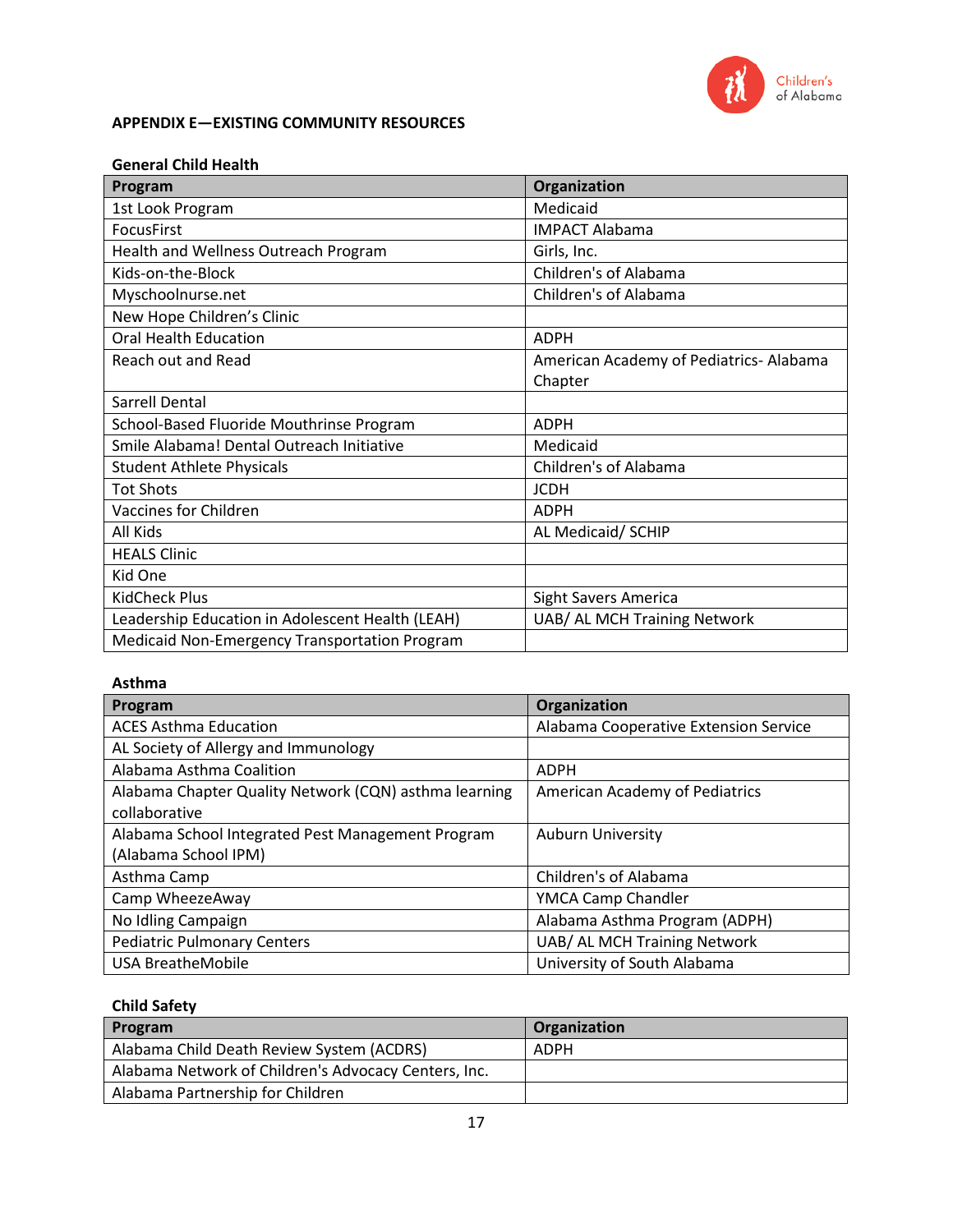

| Alabama Safe Kids                         | Children's of Alabama        |
|-------------------------------------------|------------------------------|
| Asthma Education                          | Children's of Alabama        |
| BodyTrek                                  | Children's of Alabama        |
| CPR / First Aid Classes                   | Children's of Alabama        |
| Cribs For Kids                            | Children's Trust Fund        |
| <b>Cullman Caring for Kids</b>            |                              |
| <b>Exchange Club Family Skills Center</b> | <b>Exchange Club</b>         |
| Gateway, Inc. (Various Programs)          |                              |
| <b>Grace House Ministries</b>             |                              |
| <b>Growing Kings</b>                      |                              |
| Healthy Child Care Alabama (HCCA)         | <b>ADPH</b>                  |
| <b>Parents Against Violence</b>           |                              |
| Poison Control                            | Children's of Alabama        |
| Prevent Child Abuse Alabama               | <b>Children's Trust Fund</b> |
| SafeSitter                                | Children's of Alabama        |
| <b>Telephone Triage</b>                   | Children's of Alabama        |

# **Children with Special Health Care Needs**

| Program                                                  | Organization                           |
|----------------------------------------------------------|----------------------------------------|
| MCH Leadership Education in Neurodevelopmental           | UAB/ AL MCH Training Network           |
| Disabilities (LEND)                                      |                                        |
| <b>ABCD Developmental Screening Project</b>              | American Academy of Pediatrics AL      |
|                                                          | Chapter                                |
| <b>Adaptive Aquatics</b>                                 |                                        |
| Alabama Council for Developmental Disabilities           |                                        |
| Alabama Interagency Autism Coordinating Council          |                                        |
| Alabama Parent Training & Info Network for Children with | <b>Alabama Parent Education Center</b> |
| <b>Disabilities</b>                                      |                                        |
| Arts n' Autism                                           |                                        |
| Autism Society of Alabama                                |                                        |
| <b>Children's Rehabilitation Services</b>                | Alabama Department of Rehabilitation   |
|                                                          | <b>Services</b>                        |
| <b>EPSDT</b>                                             | Medicaid                               |
| <b>Family Voices of Alabama</b>                          |                                        |
| Glenwood, Autism & Behavioral Health Center              |                                        |
| <b>HANDS Program</b>                                     | Alabama Autism Assistance Program      |
|                                                          | (AAAP)                                 |
| <b>Hearing and Speech Screenings</b>                     | Children's of Alabama                  |
| Mitchell's Place                                         |                                        |
| <b>Scoliosis Screenings</b>                              | Children's of Alabama                  |
| <b>Special Equestrians</b>                               |                                        |
| Success By Six/ Help Me Grow Alabama                     | United Way of Central Alabama          |
| The Arc of Jefferson County                              |                                        |
| The Arc of Shelby County                                 |                                        |
| The Arc of Walker County                                 |                                        |
| The Bell Center for Early Intervention Programs          |                                        |